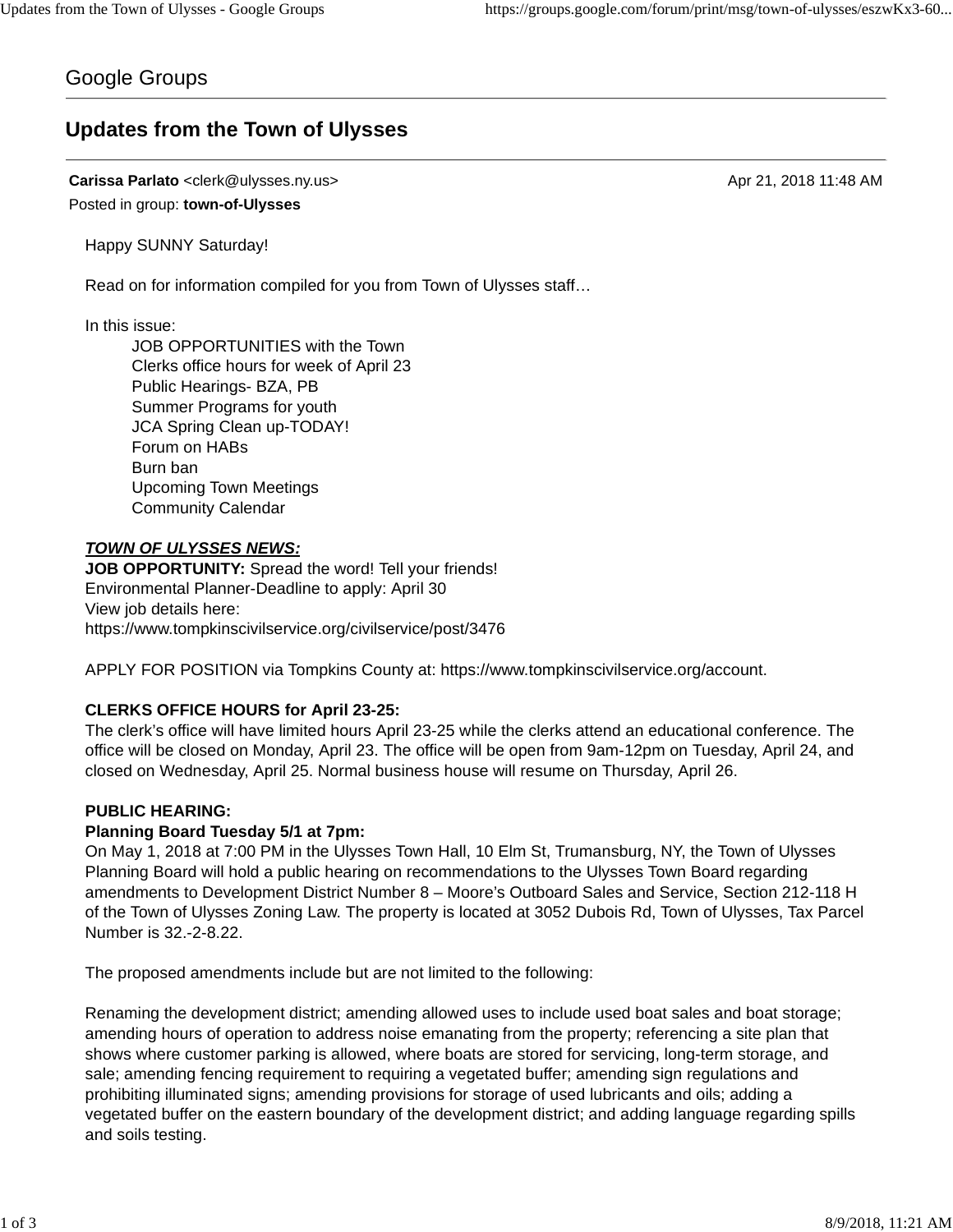The full text of the above-referenced recommendations is open to inspection at the Town Clerk's Office at Ulysses Town Hall. Persons wishing to appear at such hearing may do so in person or by other representative. Communications in writing in relation thereto may be filed no later than 4:00 PM on Monday, April 30, 2018 with the Zoning Office at Kiley@ulysses.ny.us or at the following address: Town of Ulysses Zoning Office, 10 Elm St, Trumansburg, NY 14886.

#### **UPCOMING TOWN & COUNTY ROAD WORK**

About half the roads in the Town of Ulysses are County roads. An easy way to tell is to look at the striping. If a road is striped, it is a County road. If there is no paint on the road, it belongs to Ulysses. The Town of Ulysses plows the roads and mows for the County and then is reimbursed, but the paving is done separately. If there are problems with the pavement on roads belonging to Ulysses, call the Ulysses Highway Department at 387-6230. If there are problems on a County road with the paving e.g. potholes or crumbling shoulders, call 274-0300.

Link here for details on Tompkins County road projects for 2018: http://www.tompkinscountyny.gov/highway/roadupdt.

In Ulysses, road maintenance is planned on several roads this year. Pennsylvania Avenue between South Street Extension and the village line will be paved, and the following roads will be oiled and stoned: Cold Springs, Pine Ridge, Glenwood Heights and VanDorn Corners. There will be pipe replacements on Maplewood Road and Glenwood Road.

#### **YOUTH PROGRAMS**

**Super Summer Sign Up** - Calling all Parents! On Wednesday, April 25th from 6:30 - 8:30pm at the Trumansburg Elementary School Cafeteria the Ulysses-Trumansburg Youth Commission has invited lots of local and Ithaca-based summer camps to share information about their programs and sign up interested families. Drop in to see what's available and register your kids. Most programs offer scholarships so be sure to ask.

#### **Summer Youth Employment**

Applications for 2018 summer youth employment are due May 5th. Find details and the application at https://s3.amazonaws.com/assets.cce.cornell.edu/attachments/29945 /2018\_Trumansburg\_Youth\_Employment\_Application.pdf?1523470123

#### *TOWN AFFILIATES:*

#### **JACKSONVILLE COMMUNITY PARK SPRING CLEAN UP**

When: April 21, 2018. 10am-2pm Where: Jacksonville Community Park, Swamp College Rd (across from 3038 Swamp College Rd) What to bring: Rakes, shears, wheel barrows, shovels, gloves, etc. Food: Bring a snack to share, if you can. Coffee and water will be provided.

#### **VOLUNTEER TO MONITOR HABs (Harnful Algal Blooms)**

The Cayuga Lake Watershed Network and Community Science Institute are offering a volunteer training to identify, collect and report HABs.

Lakeshore homeowners, boaters and anglers are specifically encouraged to attend a 2 hour training in June.

For more information, location and dates email info@communityscience.org or programs@cayugalake.org.

#### *TOMPKINS COUNTY:*

#### **Household Hazardous Waste drop-off Saturday, April 21:** Tompkins County Dept. of Recycling and Materials Management